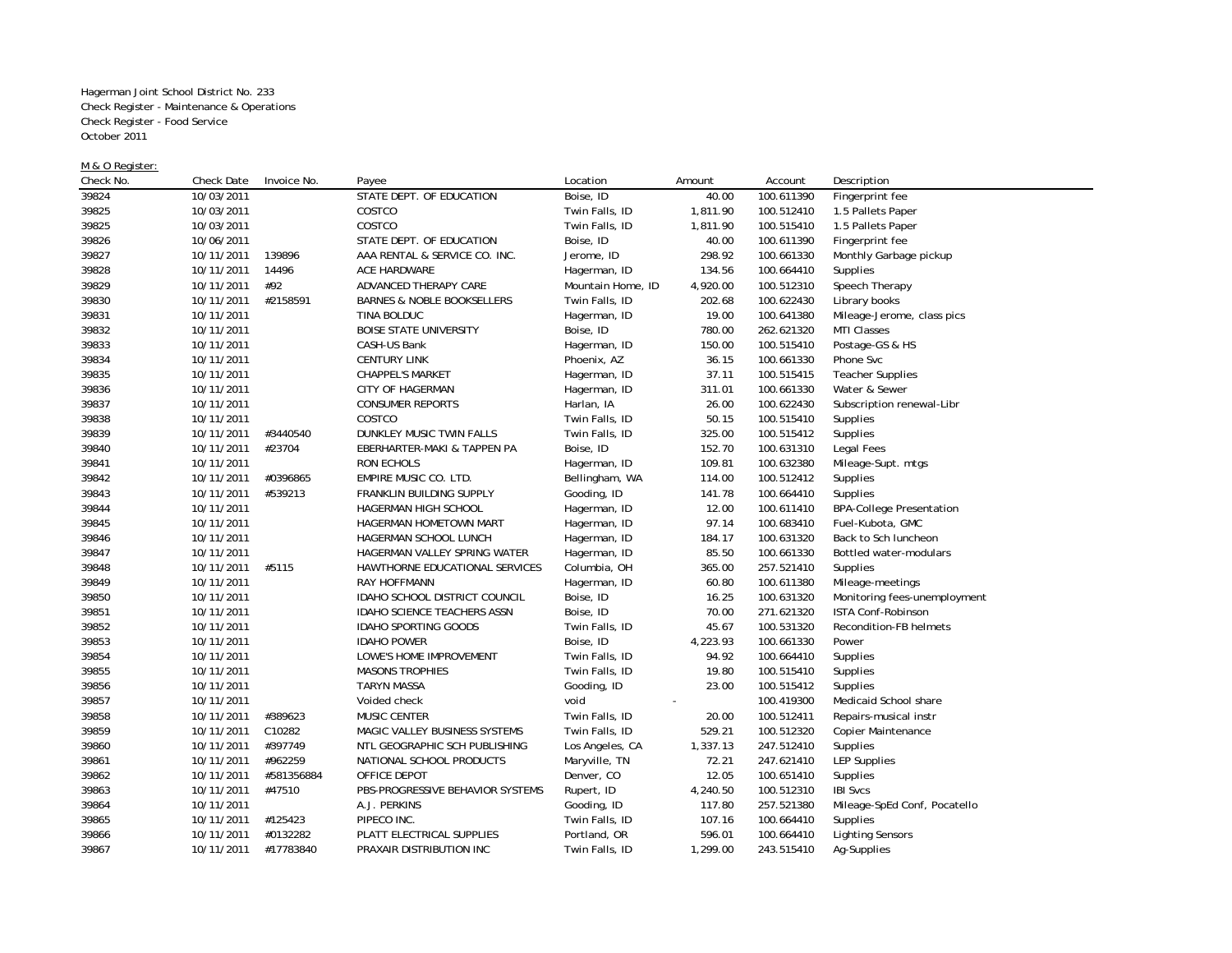| 39869           | 10/11/2011 | #3314      | PRO ACTIVE ADVANTAGE LLC       | Gooding, ID       | 18,247.50 | 100.512310 | SPSR & SDT Svcs                      |
|-----------------|------------|------------|--------------------------------|-------------------|-----------|------------|--------------------------------------|
| 39870           | 10/11/2011 |            | <b>CREED ROBINSON</b>          | Buhl, ID          | 117.46    | 271.512380 | Mileage/Meal-ISTA Conf               |
| 39871           | 10/11/2011 | #107006593 | SCHOOL SPECIALTY               | Appleton, WI      | 102.74    | 100.515415 | <b>Teacher Supplies</b>              |
| 39871           | 10/11/2011 | #101122284 | SCHOOL SPECIALTY               | Appleton, WI      | 222.59    | 247.512410 | <b>LEP Supplies</b>                  |
| 39872           | 10/11/2011 |            | DAVID STANDLEY, PH.D.          | Sun Valley, ID    | 1,092.25  | 100.512310 | <b>Psychological Svcs</b>            |
| 39873           | 10/11/2011 |            | SHARLENE TAYLOR                | Hagerman, ID      | 154.66    | 100.531380 | Mileage-Fbgames                      |
| 39874           | 10/11/2011 |            | UNIFIED OFFICE SERVICES        | Jerome, ID        | 787.18    | 100.512410 | <b>GS Supplies</b>                   |
| 39874           | 10/11/2011 |            | UNIFIED OFFICE SERVICES        | Jerome, ID        | 22.25     | 100.515410 | <b>HS Supplies</b>                   |
| 39874           | 10/11/2011 |            | UNIFIED OFFICE SERVICES        | Jerome, ID        | 63.66     | 100.515415 | <b>Teacher Supplies</b>              |
| 39874           | 10/11/2011 |            | UNIFIED OFFICE SERVICES        | Jerome, ID        | 40.00     | 100.632410 | Supt. Supplies                       |
| 39874           | 10/11/2011 |            | UNIFIED OFFICE SERVICES        | Jerome, ID        | 6.13      | 100.651410 | <b>Office Supplies</b>               |
| 39874           | 10/11/2011 |            | UNIFIED OFFICE SERVICES        | Jerome, ID        | 213.80    | 251.512410 | Title I Supplies                     |
| 39875           | 10/11/2011 | #04901     | VALLEY COOP                    | Jerome, ID        | 971.35    | 100.661330 | Propage-HS & Ag                      |
| 39876           | 10/11/2011 | #3357      | VALLEY THERAPY SERVICES        | Jerome, ID        | 281.60    | 100.512310 | Occupational Therapy                 |
| 39877           | 10/11/2011 |            | WAL-MART COMMUNITY             | Jerome, ID        | 77.41     | 100.611410 | Supplies                             |
| CABLE1 10/11/11 | 10/11/2011 |            | CABLE ONE INTERNET             | Phoenix, AZ       | 99.95     | 245.623320 | Internet Connectivity                |
| CNT-GS 10/11/11 | 10/11/2011 |            | <b>CENTURY LINK-GS</b>         | Phoenix, AZ       | 315.28    | 100.661330 | Phone Svc                            |
| CNT-HS 10/11/11 | 10/11/2011 |            | <b>CENTURY LINK-HS</b>         | Phoenix, AZ       | 413.49    | 100.661330 | Phone Svc                            |
| USB-BR 10/11/11 | 10/11/2011 |            | U.S. BANKCORP CARD SVCS INC.   | Hagerman, ID      | 100.04    | 100.663410 | Tractor Chains-Kubuta                |
| USB-BR 10/11/11 | 10/11/2011 |            | U.S. BANKCORP CARD SVCS INC.   | Hagerman, ID      | 245.73    | 243.515413 | <b>TST Supplies</b>                  |
| USB-BR 10/11/11 | 10/11/2011 |            | U.S. BANKCORP CARD SVCS INC.   | Hagerman, ID      | 88.98     | 100.515440 | <b>HS Textbooks</b>                  |
| VERZN 10/11/11  | 10/11/2011 |            | <b>VERIZON WIRELESS</b>        | Albuquerque, NM   | 37.53     | 257.521320 | <b>Cell Phone-Perkins</b>            |
| VERZN 10/11/11  | 10/11/2011 |            | <b>VERIZON WIRELESS</b>        | Albuquerque, NM   | 73.52     | 100.623200 | Cell Phone-Echols                    |
| VERZN 10/11/11  | 10/11/2011 |            | <b>VERIZON WIRELESS</b>        | Albuquerque, NM   | 61.52     | 245.623320 | Cell Phone-Cottam                    |
| VERZN 10/11/11  | 10/11/2011 |            | <b>VERIZON WIRELESS</b>        | Albuquerque, NM   | 79.50     | 243.515320 | Cell Phone-Knapp                     |
| VERZN 10/11/11  | 10/11/2011 |            | <b>VERIZON WIRELESS</b>        | Albuguergue, NM   | 61.52     | 100.641320 | Cell Phone-Kress                     |
| VERZN 10/11/11  | 10/11/2011 |            | <b>VERIZON WIRELESS</b>        | Albuquerque, NM   | 69.67     | 100.531320 | Cell Phone-Cato                      |
| VERZN 10/11/11  | 10/11/2011 |            | <b>VERIZON WIRELESS</b>        | Albuquerque, NM   | 37.53     | 100.664320 | Cell Phone-Lewis                     |
| VERZN 10/11/11  | 10/11/2011 |            | <b>VERIZON WIRELESS</b>        | Albuquerque, NM   | 149.99    | 100.531410 | Eq-Phone, Cato                       |
| VERZN 10/11/11  | 10/11/2011 |            | <b>VERIZON WIRELESS</b>        | Albuquerque, NM   | 149.99    | 243.515410 | Eq-Phone, Knapp                      |
| 39878           | 10/12/2011 |            | HAGERMAN SCHOOL LUNCH          | Hagerman, ID      | 20.00     | 100.631410 | <b>Board Treats</b>                  |
| 39879           | 10/13/2011 |            | MOLINA MEDICAID SOLUTIONS      | Boise, ID         | 26,960.80 | 100.512310 | Medicaid-reimb of Molina overpayment |
| USB TRANSFER    | 10/18/2011 |            | Transfer to HL                 | Hagerman, ID      | 1,500.00  | 100.114400 | Loan-Food Svc Program                |
|                 | 10/20/2011 |            | Net Payroll checks             |                   | 99,015.48 |            | Net Payroll checks                   |
| 39900           | 10/20/2011 |            | AMERICAN FIDELITY ASSURANCE CO | Oklahoma City, OK | 1,678.61  | 100.218100 | Payroll Deductions/Benefits          |
| 39901           | 10/20/2011 |            | AMERICAN FIDELITY-ANNUITY      | Oklahoma City, OK | 425.00    | 100.218100 | Payroll Deductions/Benefits          |
| 39902           | 10/20/2011 |            | AMERICAN FIDELITY-FLEX         | Oklahoma City, OK | 984.77    | 100.218100 | Payroll Deductions/Benefits          |
| 39903           | 10/20/2011 |            | BLUE CROSS OF IDAHO            | Meridian, Id      | 28,738.25 | 100.218100 | Payroll Deductions/Benefits          |
| 39904           | 10/20/2011 |            | CHILD SUPPORT RECEIPTING       | Boise, ID         | 263.00    | 100.218100 | Payroll Deductions/Benefits          |
| 39905           | 10/20/2011 |            | GREAT AMERICAN LIFE INSURANCE  | Cleveland, OH     | 300.00    | 100.218100 | Payroll Deductions/Benefits          |
| 39906           | 10/20/2011 |            | <b>HAGERMAN SCH DISTRICT</b>   | Hagerman, ID      | 1,865.00  | 100.218100 | Payroll Deductions/Benefits          |
| 39907           | 10/20/2011 |            | HAGERMAN SCHOOL FOOD SERVICE   | Hagerman, ID      | 24.80     | 100.218100 | Payroll Deductions/Benefits          |
| 39908           | 10/20/2011 |            | IDAHO EDUCATION ASSOCIATION    | Boise, ID         | 51.81     | 100.218100 | Payroll Deductions/Benefits          |
| 39909           | 10/20/2011 |            | LIFE INSURANCE OF THE S.W.     | Dallas, TX        | 525.00    | 100.218100 | Payroll Deductions/Benefits          |
| 39910           | 10/20/2011 |            | NCPERS GROUP LIFE INS S233     | Dallas, TX        | 80.00     | 100.218100 | Payroll Deductions/Benefits          |
| 39911           | 10/20/2011 |            | STANDARD INSURANCE CO.         | Portland, OR      | 214.20    | 100.218100 | Payroll Deductions/Benefits          |
| 39912           | 10/20/2011 |            | STANDARD INSURANCE CO.         | Portland, OR      | 81.15     | 100.218100 | Payroll Deductions/Benefits          |
| 941 10/20/2011  | 10/20/2011 |            | U.S. BANK                      | Hagerman, ID      | 28,099.83 | 100.218100 | Payroll Deductions/Benefits          |
| 941A 10/20/2011 | 10/20/2011 |            | U.S. BANK                      | Hagerman, ID      | 3.29      | 100.218100 | Payroll Deductions/Benefits          |
| P CH 10/20/2011 | 10/20/2011 |            | <b>PERSI</b>                   | Boise, ID         | 224.67    | 100.218100 | Payroll Deductions/Benefits          |
| PERSI 10/20/201 | 10/20/2011 |            | PERSI                          | Boise, ID         | 24,579.53 | 100.218100 | <b>Payroll Deductions/Benefits</b>   |
| SWH 10/20/2011  | 10/20/2011 |            | STATE TAX COMMISSION           | Boise, ID         | 5,024.00  | 100.218100 | Payroll Deductions/Benefits          |
|                 |            |            |                                |                   |           |            |                                      |